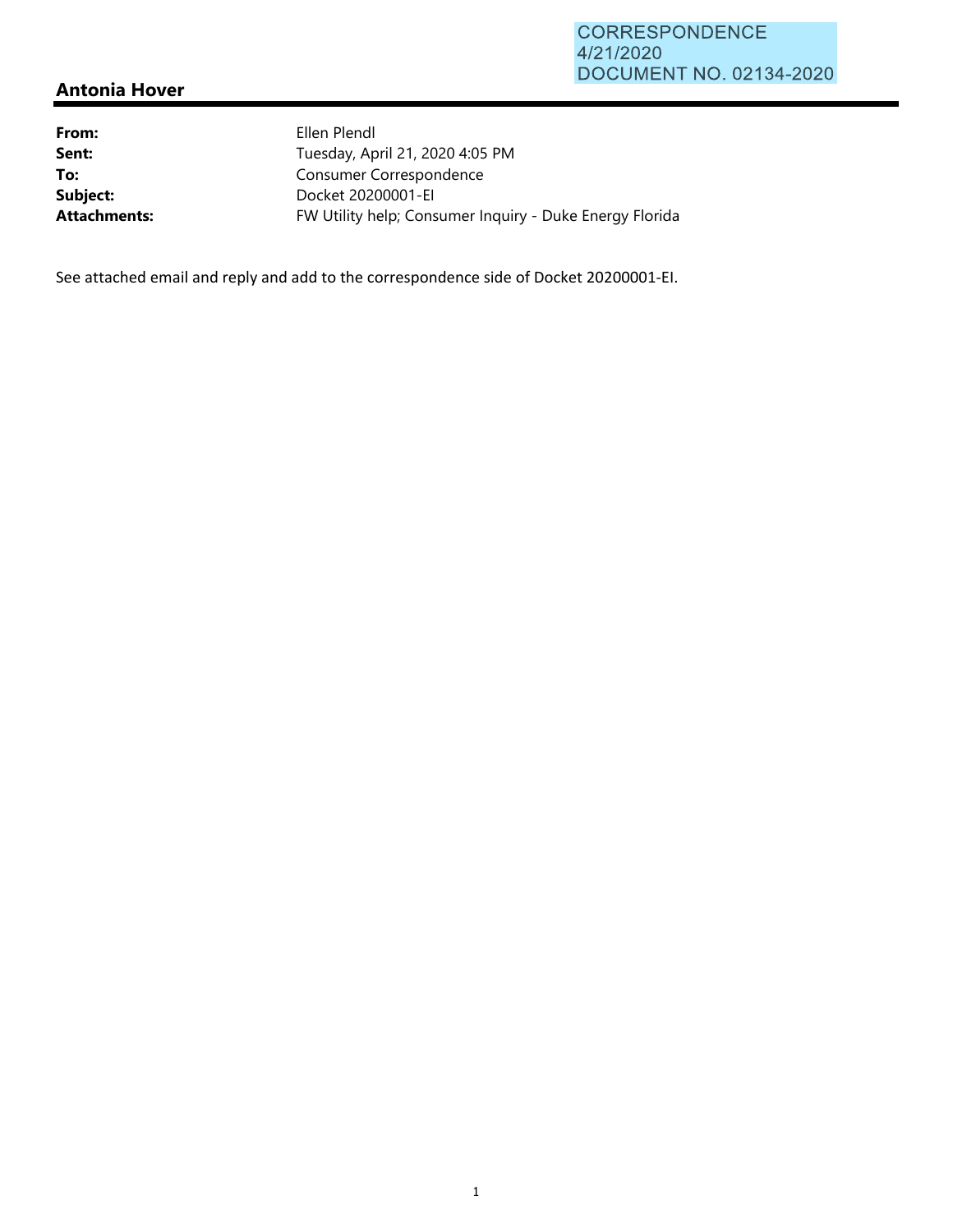## **Antonia Hover**

**From:** Governor's Office of Citizen Services <EOGCitizenServices@eog.myflorida.com> **Sent:** Tuesday, April 21, 2020 1:57 PM **To:** Ellen Plendl **Subject:** FW: Utility help

Please find attached email received by the Governor's Office of Citizen Services. This email is forwarded to your office for review and any response or action appropriate.

Thank you.

Sincerely,

Martha Lynn Office of Citizen Services Executive Office of the Governor

‐‐‐‐‐Original Message‐‐‐‐‐ From: Kevin Hunsicker <khunsicker1955@icloud.com> Sent: Wednesday, April 8, 2020 8:47 AM To: GovernorRon.DeSantis@eog.myflorida.com Subject: Utility help

Dear Governor'We wanted to first congratulate you on your new baby and say your doing a fantastic job!, Can you address with the cities (we are in Clearwater) and Duke Energy and ask if they can discount utilities.Working from home has our electric and water use drastically increased and no help to the citizens .

We are staying in and after being a retiree and went back to work to hold off on SS ,to only have this hit our family after just three weeks back to work.We. are really tight and anything you can do to help will help.

 I know your busy and this may not get to you but we hope and pray as "we are all in this together " God Bless , Thank You

Kevin Hunsicker (727‐593‐4504)2939 Sunrise Dr,Clw 33759

Sent from my iPad

Please note that under Florida law correspondence sent to the Governor's Office, which is not confidential or exempt pursuant to chapter 119 of the Florida Statutes, is a public record made available upon request.